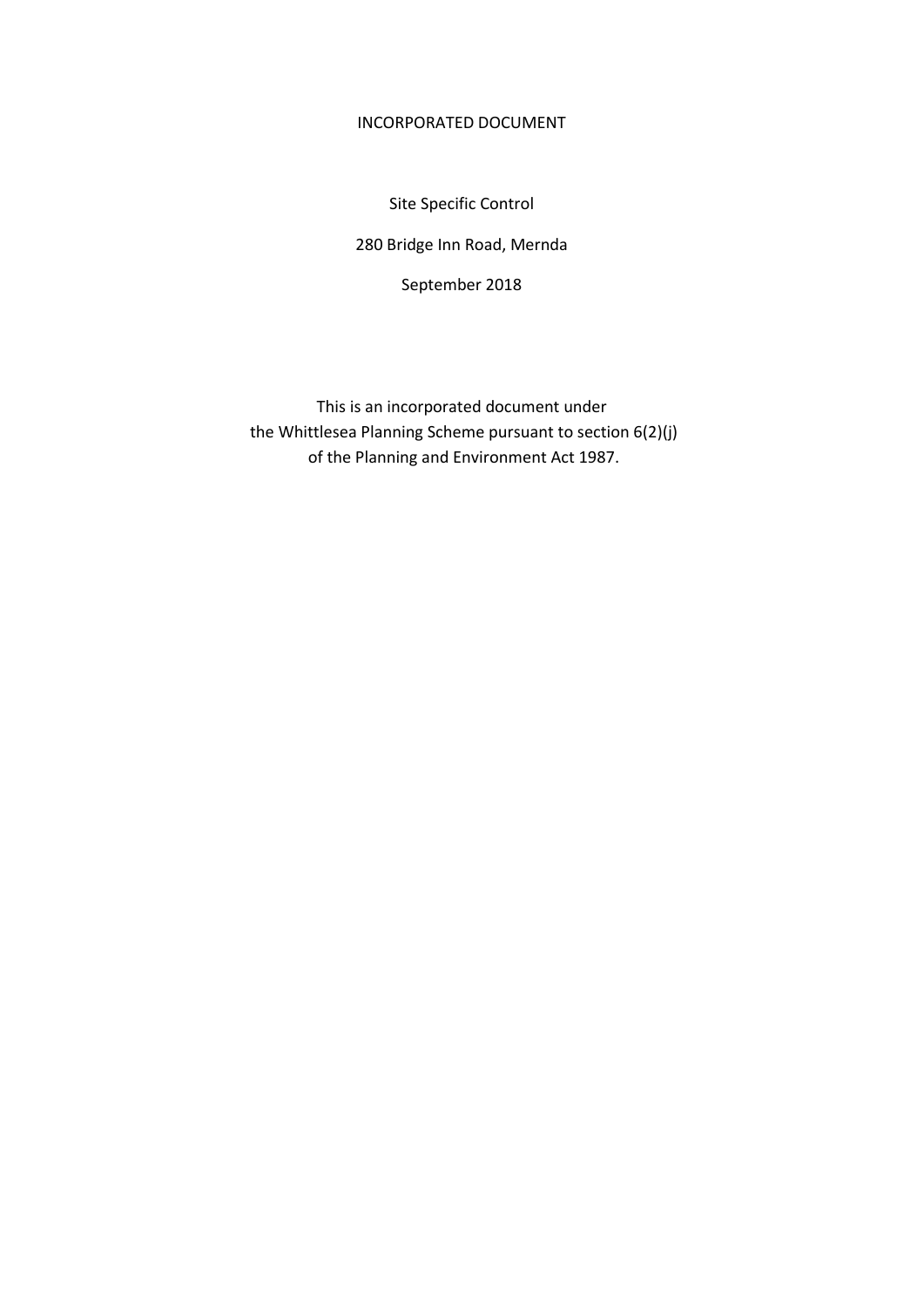# Site Specific Control

### 280 Bridge Inn Road, Mernda

September 2018

#### INTRODUCTION:

This document is an incorporated document in the Schedule to Clause 51.01 and the Schedule to Clause 72.04 of the Whittlesea Planning Scheme (the Scheme). Despite any provision to the contrary in the Scheme, pursuant to Clause 51.01 of the Scheme, the land identified in this incorporated document may be used and developed in accordance with the specific controls contained in this document.

In the event of any inconsistency between the specific controls contained in this document and any provision of the Scheme, the specific controls contained in this document will prevail.

ADDRESS OF THE LAND:

280 Bridge Inn Road, Mernda 3754

## THIS DOCUMENT ALLOWS:

Despite any provisions of the Whittlesea Planning Scheme, a permit may be granted for the use and development of a Restaurant. The restaurant use must be in conjunction with a vineyard, winery or function centre uses permitted on the land. No permit is required for the use and staged development of the land known as 280 Bridge Inn Road, Mernda 3754 as a vineyard, winery and function centre, removal of native vegetation, use of land to sell or consume liquor, and subdivision into three lots generally in accordance with plans as endorsed pursuant to condition 1 of this Incorporated Document. The endorsed plans may be amended from time to time by the Responsible Authority.

## THE FOLLOWING CONDITIONS APPLY TO THIS DOCUMENT:

## **Use and/or development permits - amended plans required**

1. Before the development commences, three copies of amended plans to the satisfaction of the Responsible Authority must be submitted to and approved by the Responsible Authority. When approved, the plans will be endorsed and will then form part of this permit. The plans must be generally in accordance with the plans received in September 2016 and prepared by F2 Architecture Pty Ltd but modified to show:

- a) Schedule of built form materials
- b) Schedules of materials of hardstand surfaces.
- c) The location of the 'Cellar Door' clearly identified.
- d) All vegetation to be removed (within the Vineyard Lot).
- e) The location of any advertising signage.
- f) A Red Line Plan
- g) A Subdivision Plan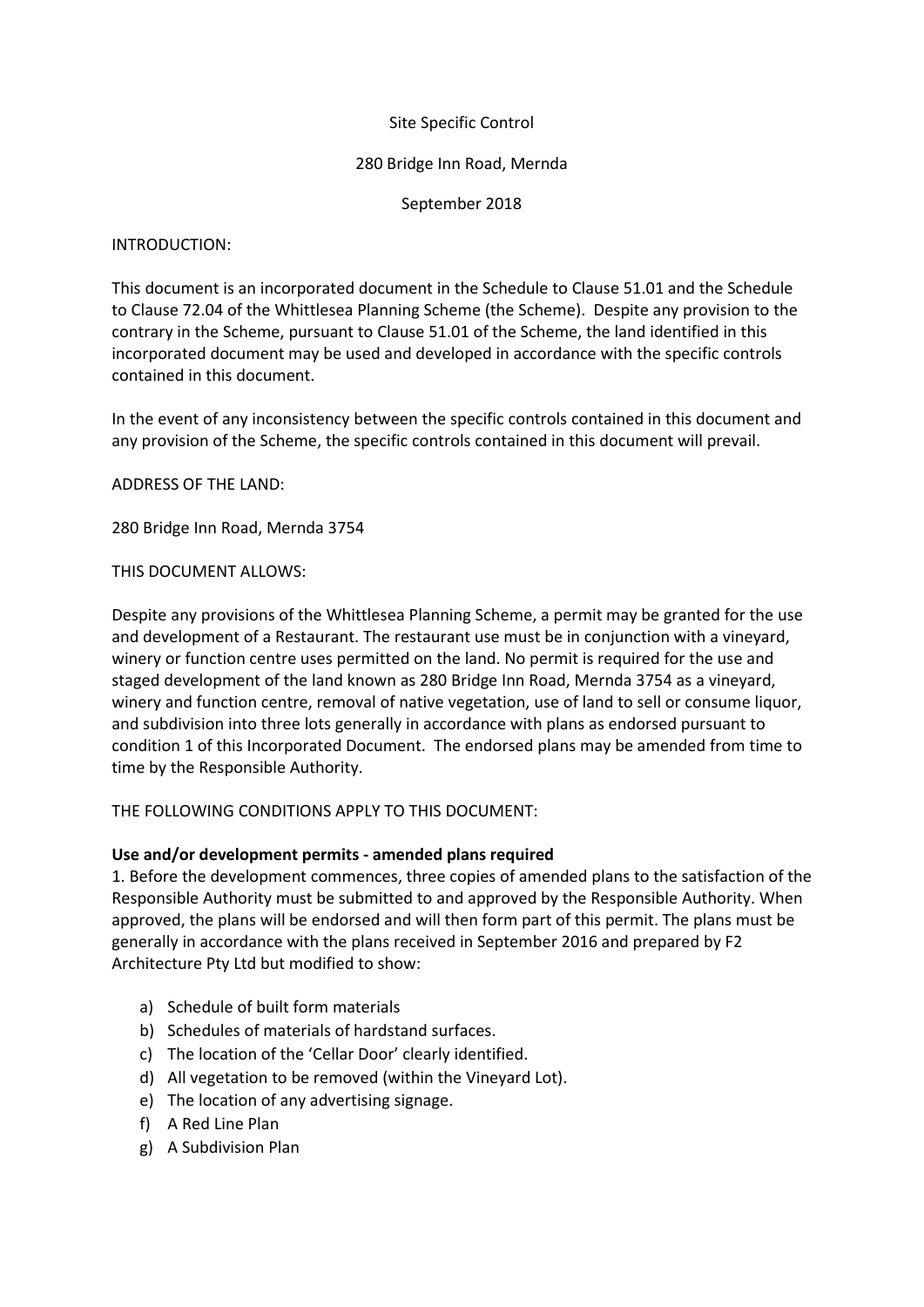# **Landscape plan when no prior concept plan submitted**

2. Before the development and use commences, three copies of a landscape plan prepared by a suitably qualified landscape designer to the satisfaction of the Responsible Authority must be submitted to and approved by the Responsible Authority. When approved, the plan will be endorsed and will then form part of this permit. The plan must show:

a) A survey of all existing vegetation and natural features;

b) The area or areas set aside for landscaping;

c) A schedule of all proposed trees, shrubs/small trees and ground cover;

d) The location of each species to be planted and the location of all areas to be covered by grass, lawn or other surface material;

e) Paving, retaining walls, fence design details and other landscape works including areas of cut and fill;

f) Appropriate irrigation systems;

g) The provision of canopy trees throughout the development as appropriate.

# **Limitation on number of patrons**

3. Unless with the prior written consent from the Responsible Authority, the number of patrons present on the property at any one time must not exceed 150 to the satisfaction of the Responsible Authority.

## **Land management plan**

4. Before the development and/or use commences, a Land Management Plan prepared by a suitably qualified environmental consultant must be submitted to and approved by the Responsible Authority. The plan must include:

- a) A review of the present condition of the site, including identification of any land management issues that may be evident. This assessment must detail all relevant site conditions, including: contours, existing remnant vegetation (including current Ecological Vegetation Classes), waterway / drainage networks and dams, soil condition, wildlife habitat areas, weed infestations, erosion sites, existing buildings and structures, proposed buildings and structures, existing roadways and tracks, existing and proposed fences and include a detailed legend.
- b) An appropriate list and quantities of indigenous plant species intended for rural landscaping and revegetation on the property.
- c) Identification and description of any land management issues such as erosion, salinity, weed invasion and pest animal invasion / activity occurring or that may occur on the property.
- d) Description of the future use of the land, e.g. type and quantity of stock, type of agricultural production, conservation, and any associated activities such as fencing etc. that will need to be constructed as a result of the development.
- e) Identification of the potential impacts of the proposed development and measures to reduce environmental and visual impacts.
- f) Recommendations for land management actions that address the impacts of the proposed development, net gain requirements, if appropriate, and other key land management issues affecting the property, e.g. weed control, pasture improvement / management, with particular emphasis on the long-term management and enhancement of native vegetation.
- g) An outline of a minimum 5-year schedule of works / timeline incorporating proposed mitigation measures and all other high priority land management actions, including: weed control, pest animal control, revegetation / shelterbelts, remnant native vegetation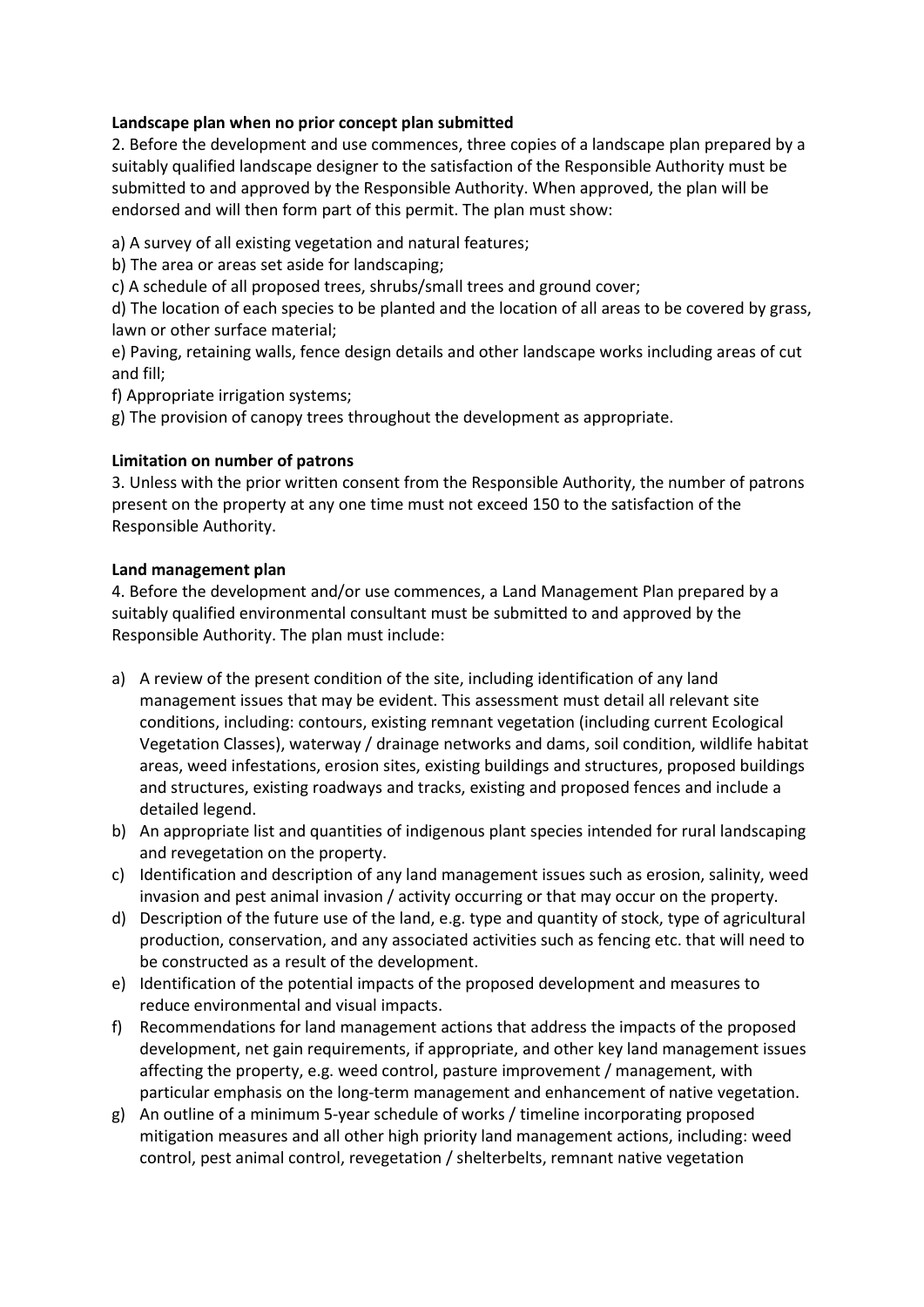protection, protection of waterways, fencing, pasture improvement / management, erosion control / mitigation actions, salinity control / mitigation actions.

In addition to the above requirements, site specific issues may need to be addressed depending on the property and the proposed future land use. These requirements will be determined by the responsible planning officer and environmental staff.

The approved Land Management Plan must be carried out and completed to the satisfaction of the Responsible Authority. The land must continue to be used in accordance with the approved Land Management Plan unless amended to the satisfaction of the Responsible Authority.

#### **Native Vegetation offset requirements**

5. Prior to the removal of the native vegetation hereby approved, the permit holder must prepare and implement a native vegetation offset management plan to achieve a net gain associated with the removal of native vegetation approved under this permit to the satisfaction of the Responsible Authority. The offsets must be provided in accordance with the provisions of the Victorian Native Vegetation Management Framework and the Port Phillip and Westernport Regional Native Vegetation Plan.

With the agreement of the Responsible Authority, a monetary contribution made payable to the Responsible Authority for it to secure the requisite land and to establish and maintain the required native vegetation offset may be accepted in lieu of the preparation and implementation of the offset management plan by the permit holder.

#### **Waste management plan**

6. Before the use and/or development hereby permitted starts, a Waste Management Plan must be prepared to the satisfaction of the Responsible Authority. Once satisfactory, such a plan will be endorsed and must be implemented to the satisfaction of the Responsible Authority. The Plan must provide the following details of a regular private waste (including recyclables) collection service for the subject land including:-

- The type/s and number of waste bins.
- Screening of bins.
- Type/size of trucks.
- Frequency of waste collection.
- The provision and use of a bin-tug. The bin-tug must be maintained in an operational state at all times;
- Hours of collection (to comply with EPA Regulations).

To the satisfaction of the Responsible Authority. The endorsed Waste Management Plan must not be amended without prior written consent of the Responsible Authority.

## **EPA Requirements**

7. Surface water discharge from the premises must not be contaminated with waste.

8. All development and use of the premises involving the emission of dust and other air quality indicators must comply with the State Environment Protection Policy (Air Quality Management).

#### **Venue Management Plan**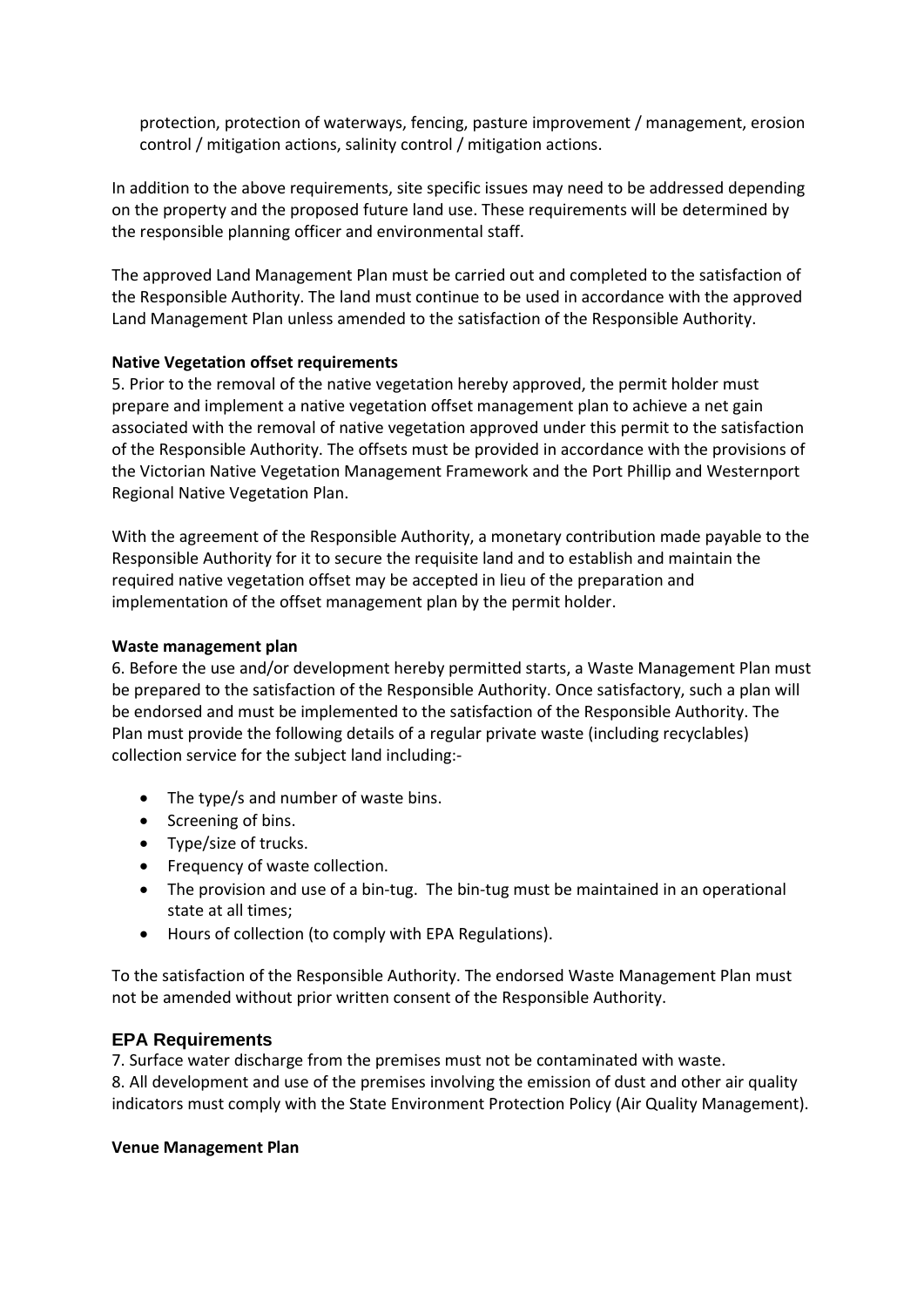9. Before the use starts, three copies of a Venue Management Plan must be submitted to and approved by the Responsible Authority. The Venue Management Plan (VMP) must include the following information:

a) *location, type and details of existing licensed premises in the locality.*

b) *identification of all noise sources associated with the premises including, but not limited to, music noise, entries and exits to the premises and courtyards likely to impact on nearby residential property.*

c) *Measures to be undertaken to address all noise sources identified, including on and off-site noise attenuation measures.*

d) *Details of training provided for bar staff in the responsible serving of alcohol.*

e) *Hours of operation for all parts of the premises and delivery times to and from the site, including waste management.* f) *Lighting within the boundaries of the premises.*

g) *Security lighting outside the premises.*

h) *Details of the provision of music including the frequency and hours of entertainment provided by live bands and DJs.*

i) *Details of waste management plan including storage and hours of collection for general rubbish and bottles associated with the licensed premises.*

j) *Any other measures to be undertaken to ensure minimal amenity impacts from the licensed use.*

The Venue Management Plan will be endorsed to form part of the planning permit and must not be altered unless with the prior written consent of the Responsible Authority.

# **Development and/or use layout not altered**

10. The development and use as shown on the endorsed plans must not be altered unless with the prior written consent of the Responsible Authority.

## **Satisfactory Continuation**

11. Once the use and development has started it must be continued and completed to the satisfaction of the Responsible Authority.

## **General amenity**

12. The development and use hereby permitted must be managed so that the amenity of the area is not detrimentally affected, through the:

a) Transport of materials, good or commodities to or from the land;

b) Appearance of any building, works or materials;

c) Emissions of noise, artificial light, vibration, smell, fumes, smoke, vapour, steam, soot, ash, dust, waste water, waste products, grit or oil;

d) Presence of vermin.

e) (Specify others as appropriate)

13. The amenity of the locality must not be adversely affected by the activity on the site, the appearance of any buildings, works or materials, emissions from the premises or in any other way, to the satisfaction of the Responsible Authority.

## **Hours of operation**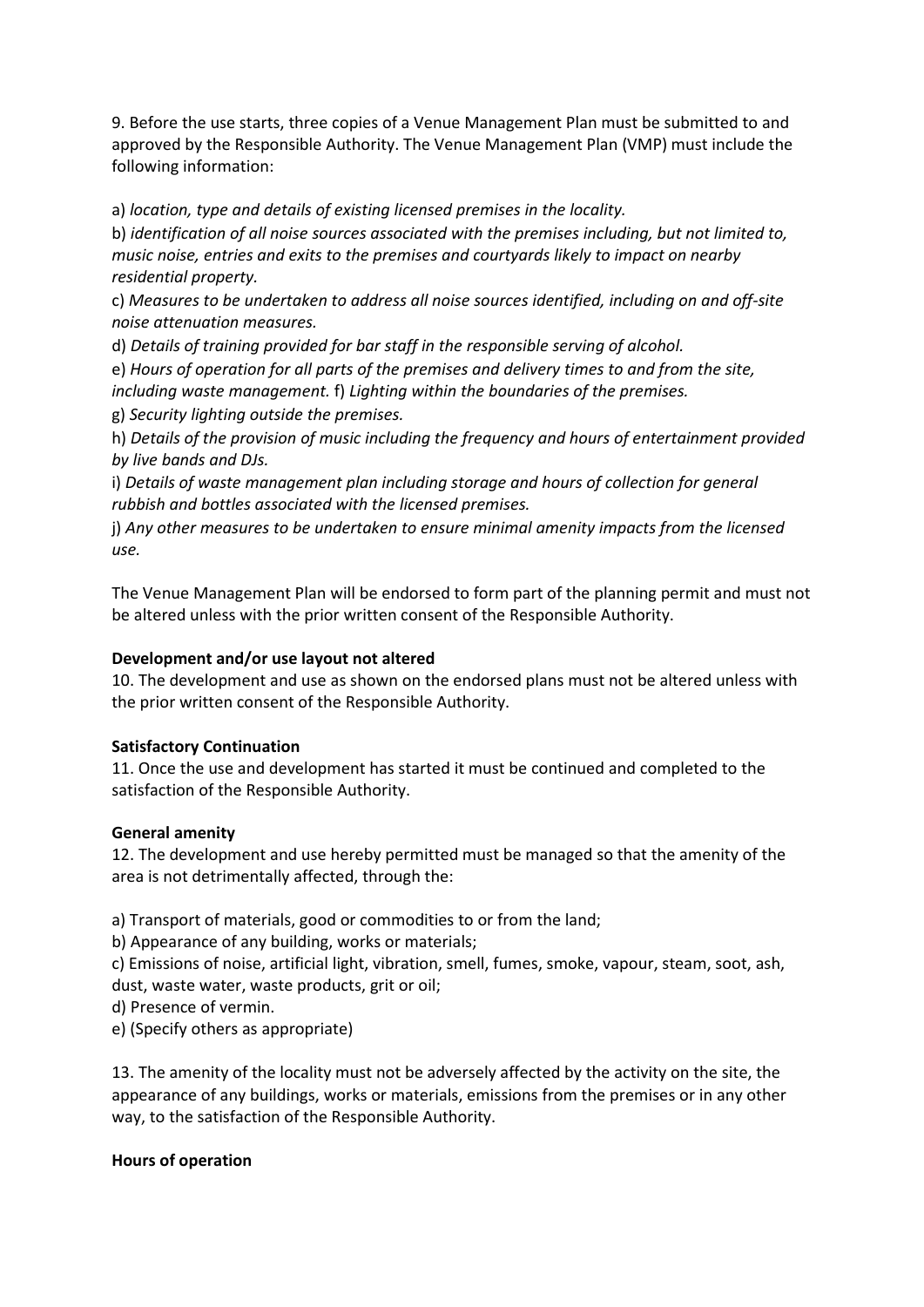14. Unless with the prior written consent from the Responsible Authority, the use hereby permitted may only operate between the following hours:

- Monday to Thursday 11 am to 11 pm
- Friday to Sunday 11 am to 12 am

#### **External lighting / light spill**

15. All external lighting must be designed, baffled and located so as to prevent adverse effect on adjoining land, to the satisfaction of the Responsible Authority.

#### **Services**

16. Before the use commences, reticulated (water, sewerage, gas and electricity) services must be constructed and available to the satisfaction of the Responsible Authority.

#### **Air Conditioning**

17. No air conditioning equipment, plant or the like shall be installed on the roof of the building such that it would be visible to the public.

#### **Colours and materials of buildings**

18. The nature and colour of building materials used in the construction of the buildings and works hereby permitted shall be of a non-reflective finish and in muted tones to the satisfaction of the Responsible Authority.

#### **Noise from air-conditioning**

19. Air-conditioning and other plant and equipment installed on the subject building(s) shall be positioned and baffled so that noise disturbance is minimised, to the satisfaction of the Responsible Authority.

#### **General Drainage Requirement**

20. Discharge of stormwater from the land will be required by means of an underground pipe drainage system designed to the satisfaction of the Responsible Authority and discharging to the legal point of discharge in a street or an underground pipe drain to the requirements of the Responsible Authority. In this regard no water shall be discharged from any pipe or paved area onto the surface of any adjacent land.

Stormwater flows in excess of the approved capacity of the pipe drainage system must not be trapped by any construction but must be permitted to flow over the finished surface of the site to the street or drainage easement.

#### **Internal Drainage Works**

21. Before starting any buildings or works, engineering plans showing a properly prepared design (with computations) for the internal drainage and method of disposal of stormwater from all roofed and sealed areas, including the use of an on-site detention system (if required), must be submitted to Council for approval. These internal drainage works must be completed to Council's satisfaction prior to using or occupying any building on the site.

#### **External Drainage Works**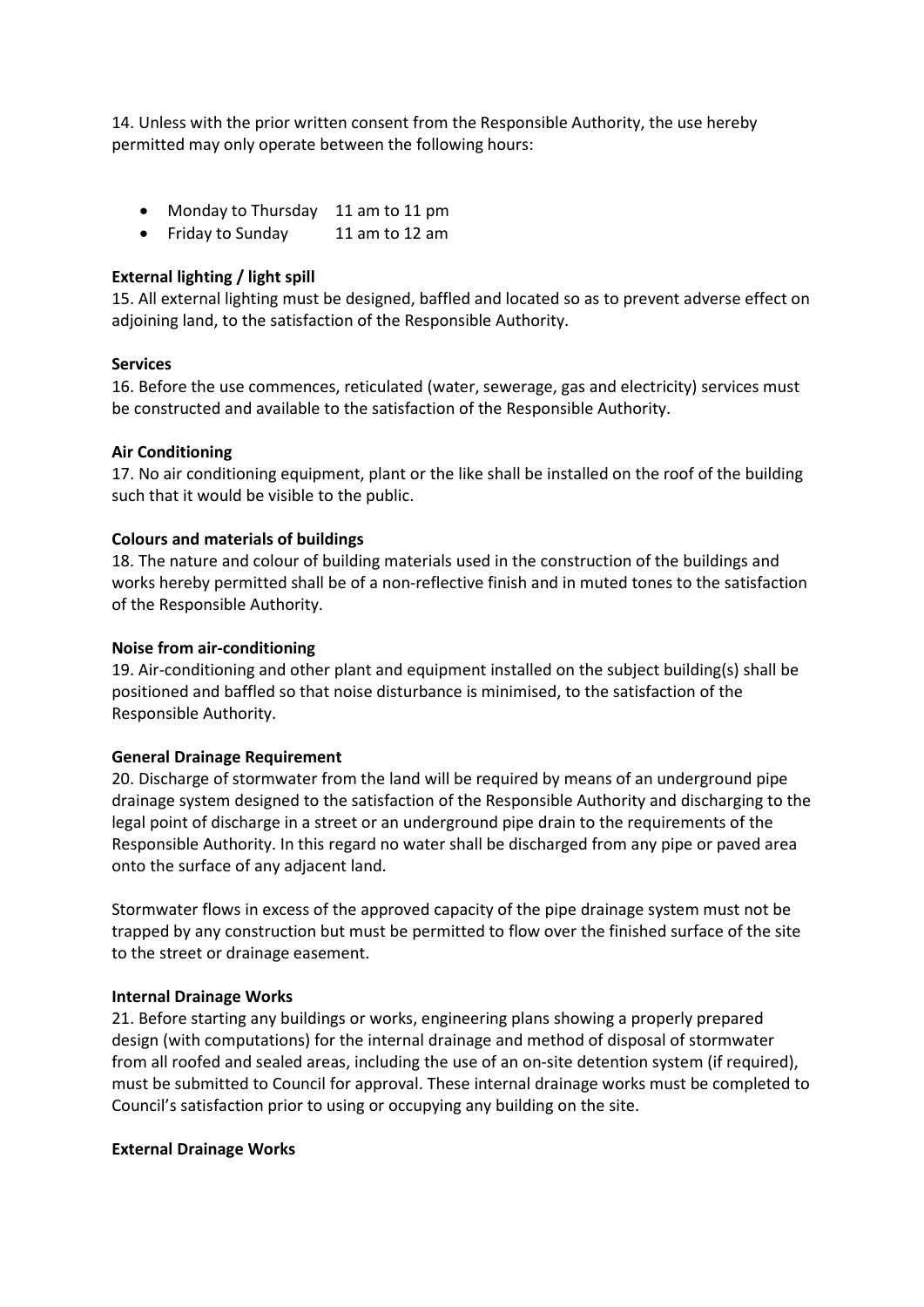22. Prior to using or occupying any building on the site, the permit holder is required to construct at no cost to Council, drainage works between the subject site and the Council nominated point of discharge. Such drainage works must be designed by a qualified engineer and submitted to and approved by Council. Computations will also be required to demonstrate that the drainage system will not be overloaded by the new development. Construction of the drainage system must be carried out in accordance with Council specifications and under Council supervision.

# **Car Park Construction (Unsealed)**

23. Before the use commences, the area(s) set aside for the parking of vehicles and access lanes as shown on the endorsed plans must be:

a) Constructed;

b) Properly formed to such levels that they can be used in accordance with the plans;

c) Surfaced with crushed rock, gravel, or granitic sand;

d) Within 10m of any street alignment, concreted or otherwise permanently sealed;

e) Drained and maintained;

to the satisfaction of the Responsible Authority. Car spaces, access lanes and driveways must be kept available for these purposes at all times, to the satisfaction of the Responsible Authority.

## **Vehicle manoeuvring**

24. All car parking spaces must be designed to allow all vehicles to drive forwards both when entering and leaving the property, to the satisfaction of the Responsible Authority.

## **Number of car spaces required**

25. A minimum of 54 car spaces must be provided on the land for the use and/or development hereby permitted, to the satisfaction of the Responsible Authority.

## **Car parking for disabled persons**

26. A minimum of two car space(s) must be provided for the exclusive use of disabled persons. The car space(s) must be provided as close as practicable to (a) suitable entrance(s) of the building and must be clearly marked with a sign to indicate that the space(s) must only be utilised by disabled persons.

## **Protection of fences and landscaped areas**

27. In areas set aside for car parking, measures must be taken to the satisfaction of the Responsible Authority to prevent damage to fences or landscaped areas.

## **Directional sign**

28. A sign to the satisfaction of the Responsible Authority must be provided directing drivers to the area set aside for car parking and must be maintained to the satisfaction of the Responsible Authority. The sign must not exceed 0.3 square metres is area.

## **Parking on nearby roads**

29. Vehicles under the control of the operator of the use or the operator's staff must not be parked on nearby roads.

## **Vehicular Access**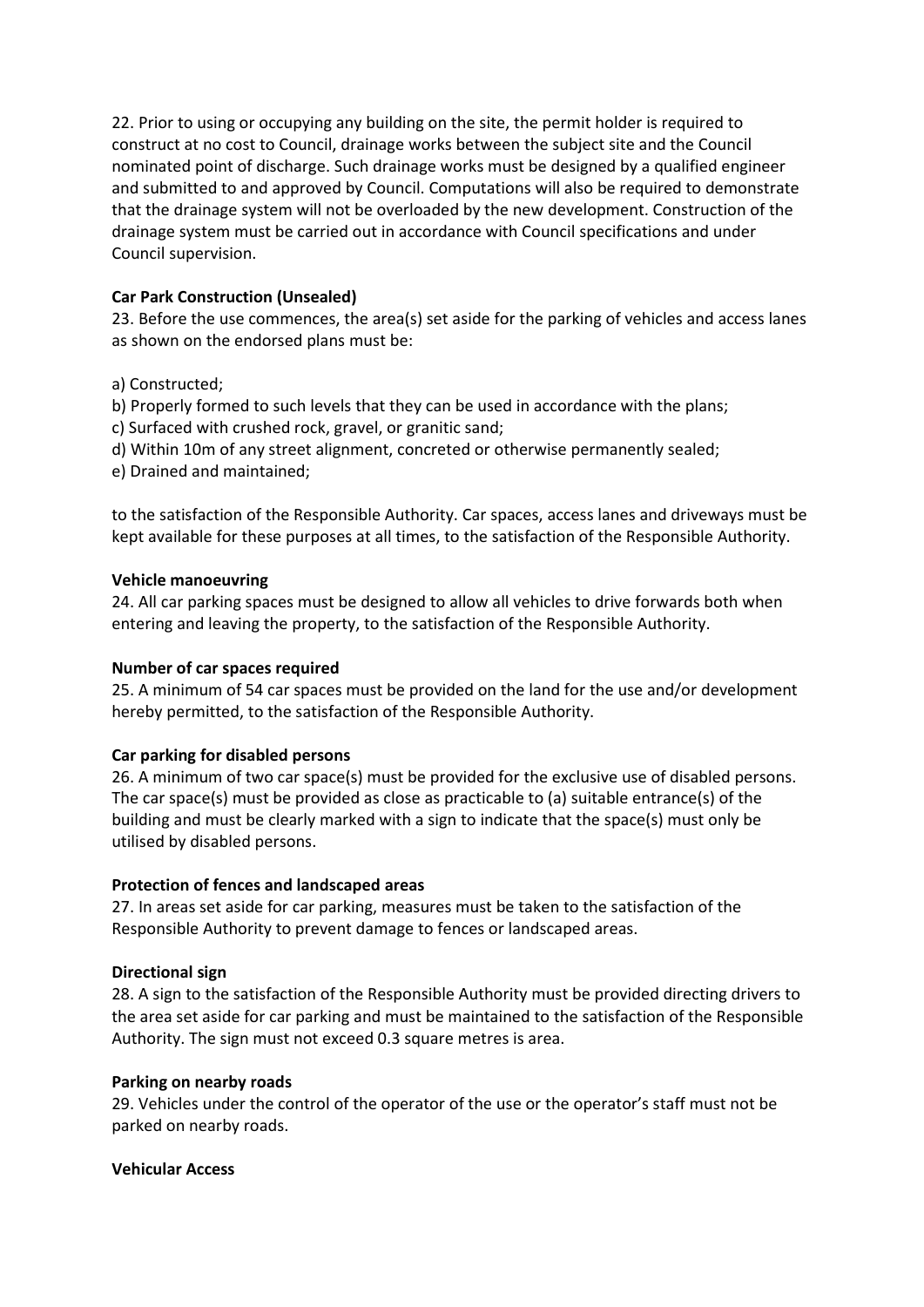30. Vehicular access to the site for Stage 2 must be way of a vehicle crossing constructed in accordance with Council's Vehicle Crossing Specifications to suit the proposed driveway(s) and the vehicles that will be using the crossing(s). The location, design, and construction of the vehicle crossing(s) must be approved by the Responsible Authority. Any existing unused or redundant crossing(s) must be removed and replaced with concrete kerb, channel and naturestrip to the satisfaction of the Responsible Authority. All vehicle crossing works are to be carried out with Council supervision under a Road Opening Permit.

## **Signage and Line-marking Plan**

31. Prior to the commencement of development, a signage and line-marking plan showing all road markings and signs is to be submitted to Council for approval. The use and installation of signs and line marking must be in accordance with all relevant standards, including Council standard drawings, VicRoads, Australian Standards and AustRoads.

# **Loading/unloading (for commercial or industrial development)**

32. The loading and unloading of goods from vehicles must only be carried out on the land and must not disrupt the circulation and parking of vehicles on the land, to the satisfaction of the Responsible Authority.

# **Landscaping completion and maintenance**

33. Unless with the prior written consent of the Responsible Authority, before the use commences, the landscaping works shown on the endorsed plans must be carried out, completed and maintained to the satisfaction of the Responsible Authority.

# **Landscape Bond (Non-residential)**

34. Within two months from the date of issue of this permit, or at such later date as the Responsible Authority may approve in writing, there shall be lodged with the Responsible Authority an amount of (insert amount) as security deposit for the satisfactory completion and maintenance of the landscaping works hereby permitted.

Upon completion of the landscaping works to the satisfaction of the Responsible Authority, the Responsible Authority will refund up to 50% of the security deposit to the payee. Upon the maintenance of the landscaping works for a period of 2 years after the completion of such works to the satisfaction of the Responsible Authority, the Responsible Authority will refund to the payee the balance of the security deposit.

In the event that the landscaping works are not completed or maintained to the satisfaction of the Responsible Authority, the Responsible Authority may complete and/or maintain the landscaping work and deduct the cost thereof (including supervision) from any security deposit lodged pursuant to this permit.

## **Tree Removal**

## **Removal of Native Vegetation**

35. Before the removal of the vegetation hereby approved starts, three copies of a plan must be submitted to and approved by the Responsible Authority, showing all vegetation to be removed and retained clearly identified and numbered on the plan. The vegetation must be clearly referenced in a table detailing the species/vegetation communities, the Diameter at Breast Height (DBH), height, extent of cover/canopy and health/condition.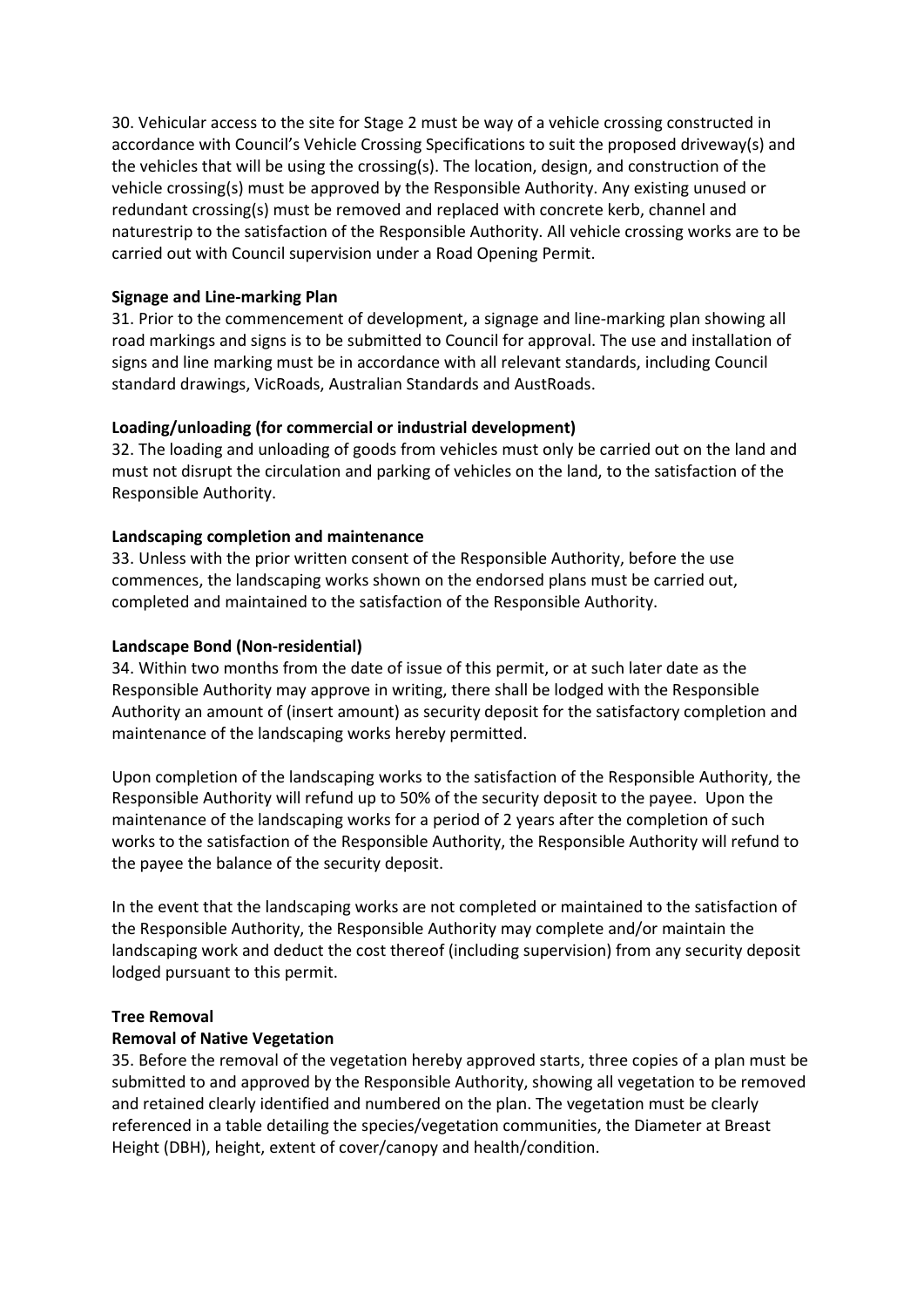#### **Compliance with Endorsed Plan**

36. No native vegetation, other than that shown on the endorsed plan, is to be destroyed, felled, lopped, ring barked or uprooted, without the consent of the Responsible Authority.

### **Vegetation to be Suitably Marked**

37. The vegetation nominated for pruning and/or removal must be suitably marked prior to the commencement of any works and an inspection arranged with an appropriate Council Officer to verify that the vegetation marked accords with this permit.

#### **Consulting Arborist to Supervise Works**

38. A consulting arborist must be employed to supervise works which may impact upon trees marked for retention on the approved plan.

#### **Induction of Construction Personnel**

39. The consulting arborist must conduct an induction of all personnel involved in construction that may impact on tree protection zones.

#### **Supervision of Vegetation Removal/Pruning by Council Officer**

40. Prior to any arboricultural works, the applicant must contact Council's Parks and Open Space Manager to arrange for an appropriate officer to be present on site to supervise the vegetation removal and/or pruning works. At the completion of the works, the applicant is to arrange for the appropriate Council officer to inspect the site to ensure compliance with the planning permit.

### **Processing of Vegetation**

41. All vegetation removed must be processed (shredded and hammer milled) on site and stockpiled in a secure area (as agreed by the Responsible Authority) for future reuse as mulch around other trees that are located within Council reserves.

## **Contractor to be Suitably Qualified**

42. The contractor proposed to undertake the works must be suitably qualified and experienced and must hold appropriate insurances to the satisfaction of the Responsible Authority.

## **Tree Protection Zone plan**

43. Prior to development commencing (including any demolition, excavations, tree removal, delivery of building/construction materials and/or temporary buildings), the trees marked on the endorsed plans as being retained must have a Tree Protection Zone (TPZ) defined on a plan to the satisfaction of the Responsible Authority. Unless works have already been shown on endorsed plans within the periphery, the zone for each tree shall be marked to extend to at least 1 metre from the drip line of each tree. If works are shown on the endorsed plan within the periphery, then the tree protection zone must be taken in to only the minimum amount necessary to allow the works to be completed. All tree protection fencing required by this permit must be erected in accordance with the approved TPZ.

## **Tree protection zone fencing**

44. Prior to development commencing (including any demolition, excavations, tree removal, delivery of building/construction materials and/or temporary buildings, tree protection zone fencing is to be constructed to the following requirements: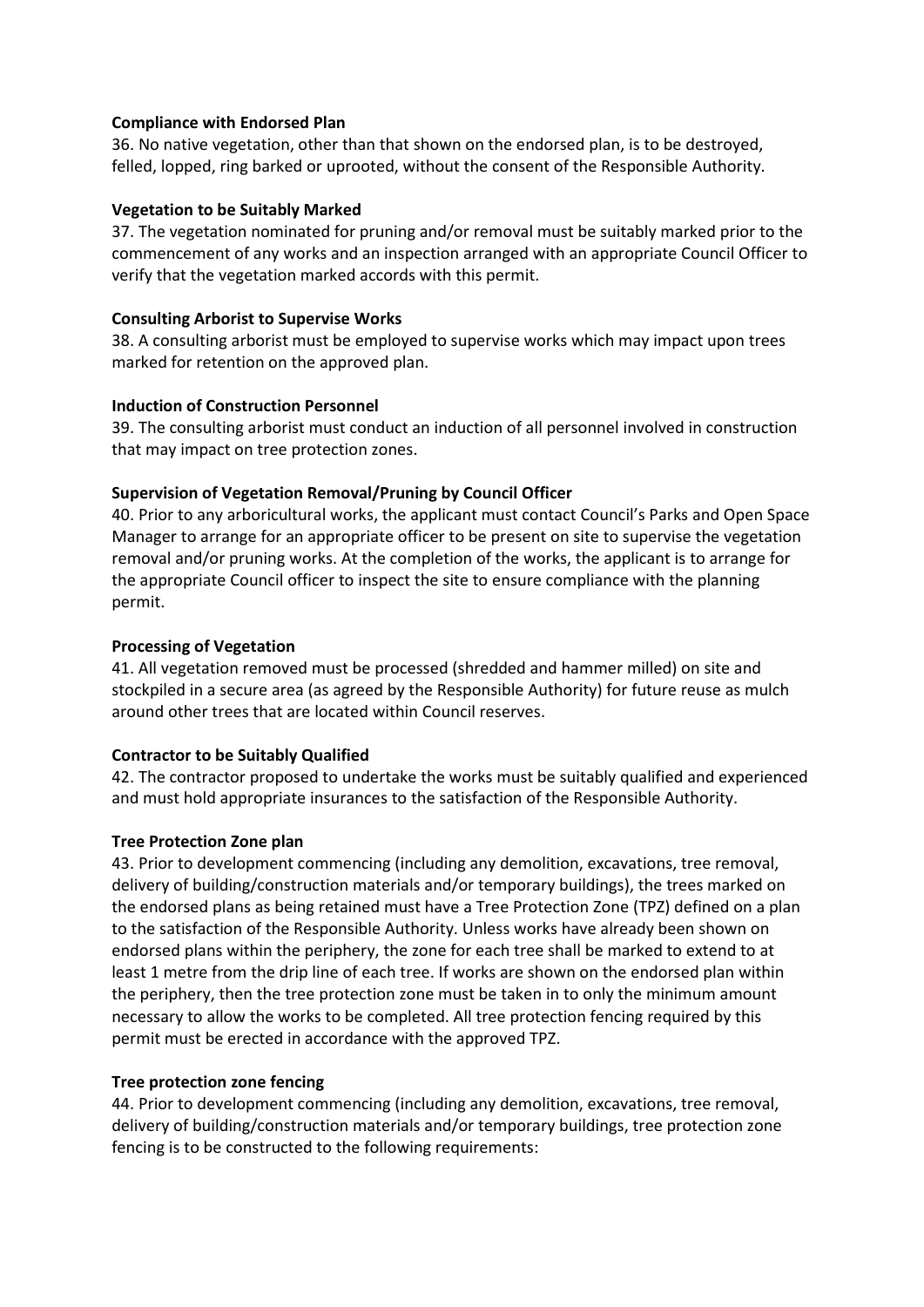a) Ring lock wire mesh approximately 1.8 metres high.

- b) Main posts 100mm treated pine (TP).
- c) Intermediate posts steel star pickets (SP).
- d) The corner posts are to be TP with TP stays.

e) Every third post is to be TP.

f) SP to be placed intermediately between the TP posts at 3 metre intervals.

g) The ring lock mesh to encircle the structure and be firmly secured at each post.

h) Posts must be sunk into the ground by 450mm (there is to be no concrete to secure posts as this will affect p.H. levels).

45. Prior to development commencing (including any demolition, excavations, tree removal, delivery of building/construction materials and/or temporary buildings), the tree protection fencing must be erected to the satisfaction of the Responsible Authority in accordance with the approved tree protection zone(s). The fencing must be erected to form a visual and physical barrier, be a minimum height of 1.5 metres above ground level, and include signage clearly marked "Tree Protection Zone – No Entry" on all sides.

46. Prior to the commencement of the approved works (including any demolition, excavations, tree removal, delivery of building/construction materials and/or temporary buildings), the erected tree protection fences must be inspected and approved by the Responsible Authority.

# **Tree protection fencing maintenance**

47. Once erected and approved by the Responsible Authority, the tree protection fencing shall be maintained in good condition and may only be removed upon completion of all development works, to the satisfaction of the Responsible Authority. Should temporary access be necessary within the Tree Protection Zone during the period of construction, the Responsible Authority must be informed prior to relocating the fence (as it may be necessary to undertake additional root protection such as bridging over with timber).

## **Enhancement of Growing Environment inside a Tree Protection Zone**

48. The area inside the tree protection zone should, where considered relevant by the consulting arborist, be modified in the following manner to enhance the growing environment of the tree and to help reduce stress or damage to the tree:

a) The area within the protection zone may require mulch with wood chips or compost matter to a depth of 150 millimetres.

b) Trees may require supplementary watering, with the amount to be assessed by the consulting arborist and determined by the extent of disturbance to the trees roots and climatic conditions. c) Where severing of roots (greater than 50 millimetres in diameter) is required directly adjacent to the protection zone they must be cut cleanly. Where possible this is to be completed at the beginning of development of the site. Roots are not to be left exposed, but back-filled or covered with damp hessian.

## **Storage/Activities within the Tree Protection Zone**

49. The storing or disposing of chemicals or toxic materials must not be undertaken within 10 metres of any tree protection zone. Where the slope of the land suggests these materials may drain towards a tree protection zone, the storing or disposing of these materials is strictly forbidden.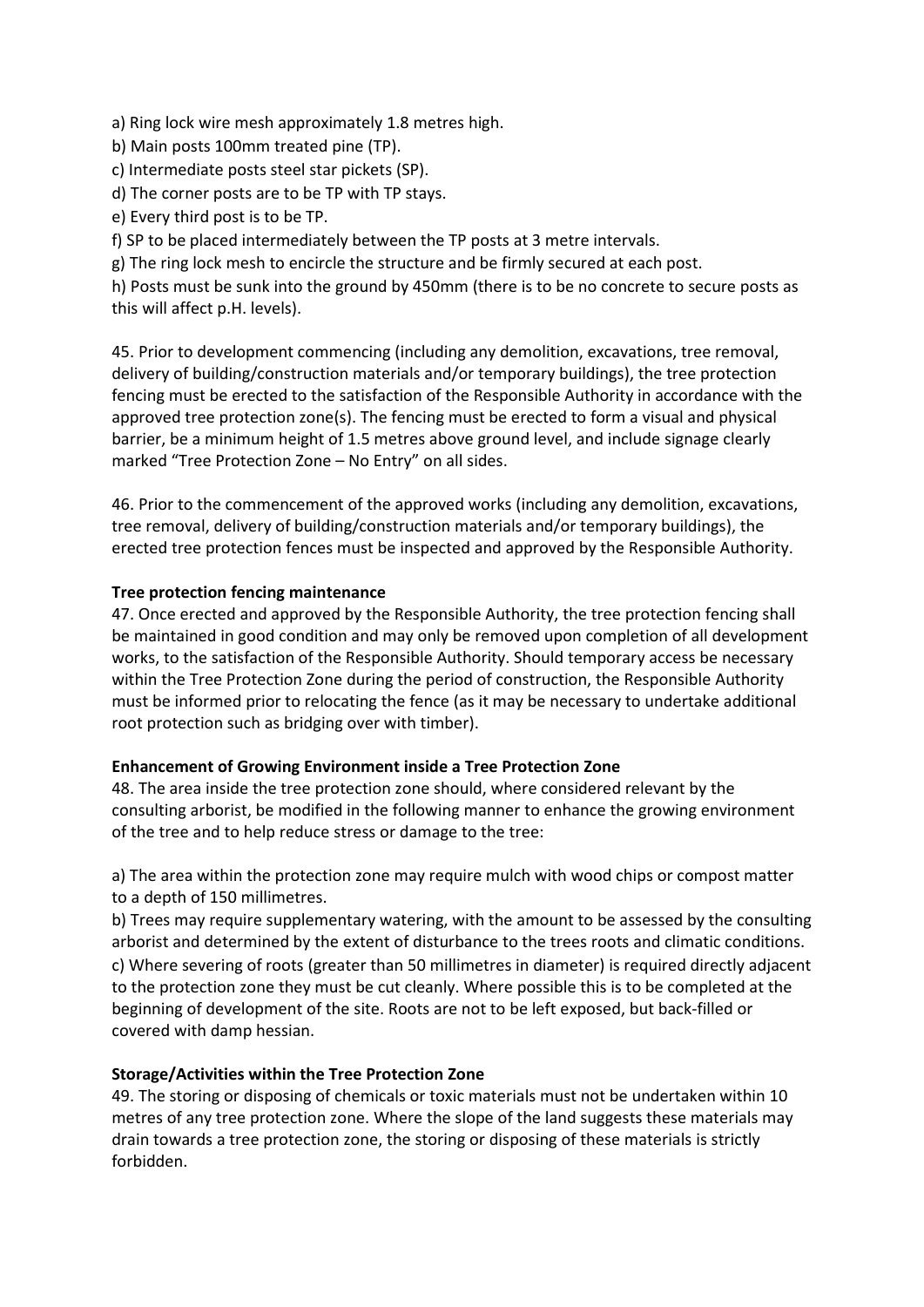50. The following actions must not be undertaken in any tree protection zone as identified on the endorsed plan, to the satisfaction of the Responsible Authority:

a) Storage of materials or equipment;

b) Attachment of materials to trees (including temporary service wires, nails, screws or any other fixing device);

c) Open cut trenching or excavation works (whether or not for laying of services);

d) Changes to the soil grade level (including filling);

e) Parking of vehicles or machinery.

#### **Expiry (use and/or development)**

51. In accordance with the Planning and Environment Act 1987 a permit for the development expires if:

a) the approved development does not start within 4 years of the date of this permit; or

b) the approved development is not completed within 6 years of the date of this permit; and/or

c) the approved use is not commenced within two years of the completion of the development.

#### **Time Limit (Subdivision)**

52. In accordance with the Planning and Environment Act 1987, a permit for development which requires the certification of a plan of subdivision or consolidation under the Subdivision Act 1988 expires if:

(a) the plan is not certified within two years of the issue of the permit; or

(b) the development or any stage is not completed within 5 years of the certification of the plan of subdivision or consolidation under the Subdivision Act 1988.

Before the permit expires or within twelve months afterwards, the owner or the occupier of the land to which it applies may ask the Responsible Authority for an extension of time. The Responsible Authority may extend the time within which the development or any stage of it is to be started or the development or any stage of it is to be completed or within which a plan under the Subdivision Act 1988 is to be certified.

#### **Advertising Requirements Note:**

Without the consent of the Responsible Authority, no advertising, direction or identification sign shall be erected on the land (including flags, windvanes, bunting streamers or other like devices) except where in compliance with Clause 52.05 of the Whittlesea Planning Scheme.

#### **Registration Under Food Act 1984 Note:**

The premises is required to be registered with Council's Health Department under the *Food Act 1984*.

#### **Noise control**

The permit holder should be aware that the operation of the use is at all times required, pursuant to the Environmental Protection Act 1970, to meet the requirements of the State Environment Protection Policy (Control of Music Noise from Public Premises) No. N-2.

#### **Noise control**